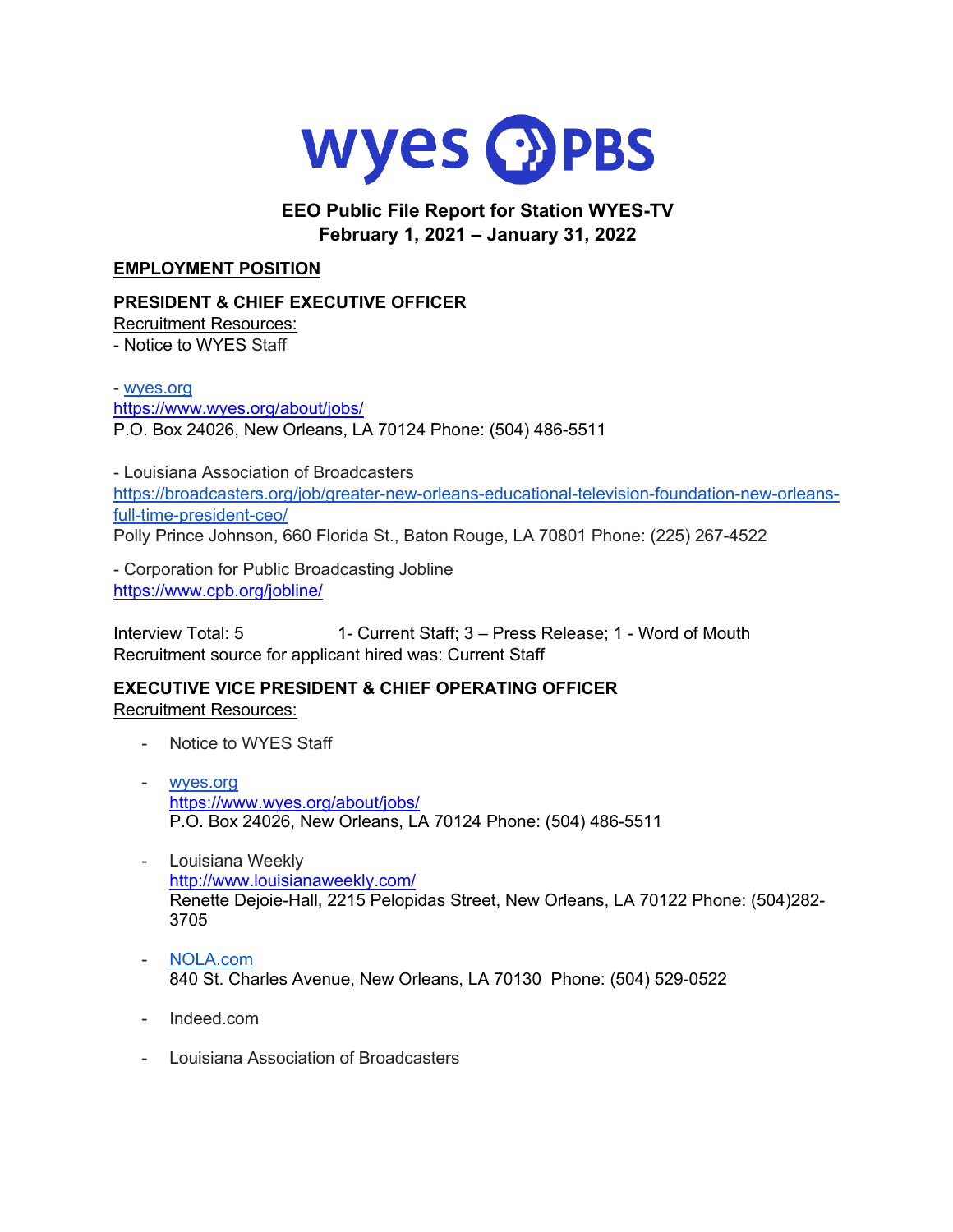https://broadcasters.org/job/greater-new-orleans-educational-television-foundation-neworleans-full-time-president-ceo/

Polly Prince Johnson, 660 Florida St., Baton Rouge, LA 70801 Phone: (225) 267-4522

Interview Total: 3 1 – wyes.org; 2 – Word of mouth Recruitment source for applicant hired was: Word of mouth

# **OUTREACH INITIATIVES**

### **WYES INTERNSHIP PROGRAM**

WYES continues to run a robust, multi-cultural internship program year-round, introducing local college students to all areas of production including scripting, producing, chyron, camera, floor directing and post-production. There is also an engineering intern program that includes video file transferring, digital media recording and audio. Our interns work on our weekly shows INFORMED SOURCES, STEPPIN' OUT AND WALL \$TREET WRAP-UP as well as our local documentaries. They work directly with seasoned WYES producers and associated producers and other professionals. Many of the permanent staff started out as interns at WYES. Although WYES has always maintained a very robust internship program, due to COVID-19 restrictions, the internship program was shut down in March 2020. When it resumed in 2021, intern duties were restricted due to social distancing and COVID-19 protocol requirements. However, during this past year's reporting period WYES trained 2 interns.

### **PARTICIPATION IN SCHOLARSHIP PROGRAMS DESIGNED TO ASSIST STUDENTS INTERESTED IN PURSUING A CAREER IN BROADCASTING**

WYES awarded a \$1,000 scholarship to a Dillard University student. Dillard faculty members discussed 3 finalists with WYES. The recipient was the top-rated candidate. The award presentation was delayed due to Hurricane Ida and the recipient was presented with the scholarship on September 29, 2021.

#### **PARTICIPATION IN EVENTS OR PROGRAMS SPONSORED BY EDUCATIONAL INSTITUTIONS RELATING TO CAREER OPPORTUNITIES IN BROADCASTING**

Monica Turner, WYES Community Outreach Director, participated in the following:

- Spoke to students at St. Paul's Episcopal School at an event organized by Louisiana Children's Museum – January 22, 2022
- Spoke to students at the BeLoud Summer Camp at Bricolage Academy about station operations and careers in broadcasting – July 21, 2021

Michael Kailer, WYES & YES Productions Engineer, participated in the following:

• Spoke to students from Nixa High School (Springfield, MO) while working on a remote assignment on the WYES mobile production unit. Led students on a tour of the WYES mobile production truck explaining its function and speaking about careers in broadcasting – January 15, 2022

# **PROVIDE TRAINING TO MANAGEMENT LEVEL PERSONNEL AS TO METHODS OF ENSURING EQUAL EMPLOYMENT OPPORTUNITY AND PREVENTING DISCRIMINATION**

Through NAVEX Global, WYES provides annual harassment prevention training for all officers, employees and interns. The online program instructs individuals on how to recognize